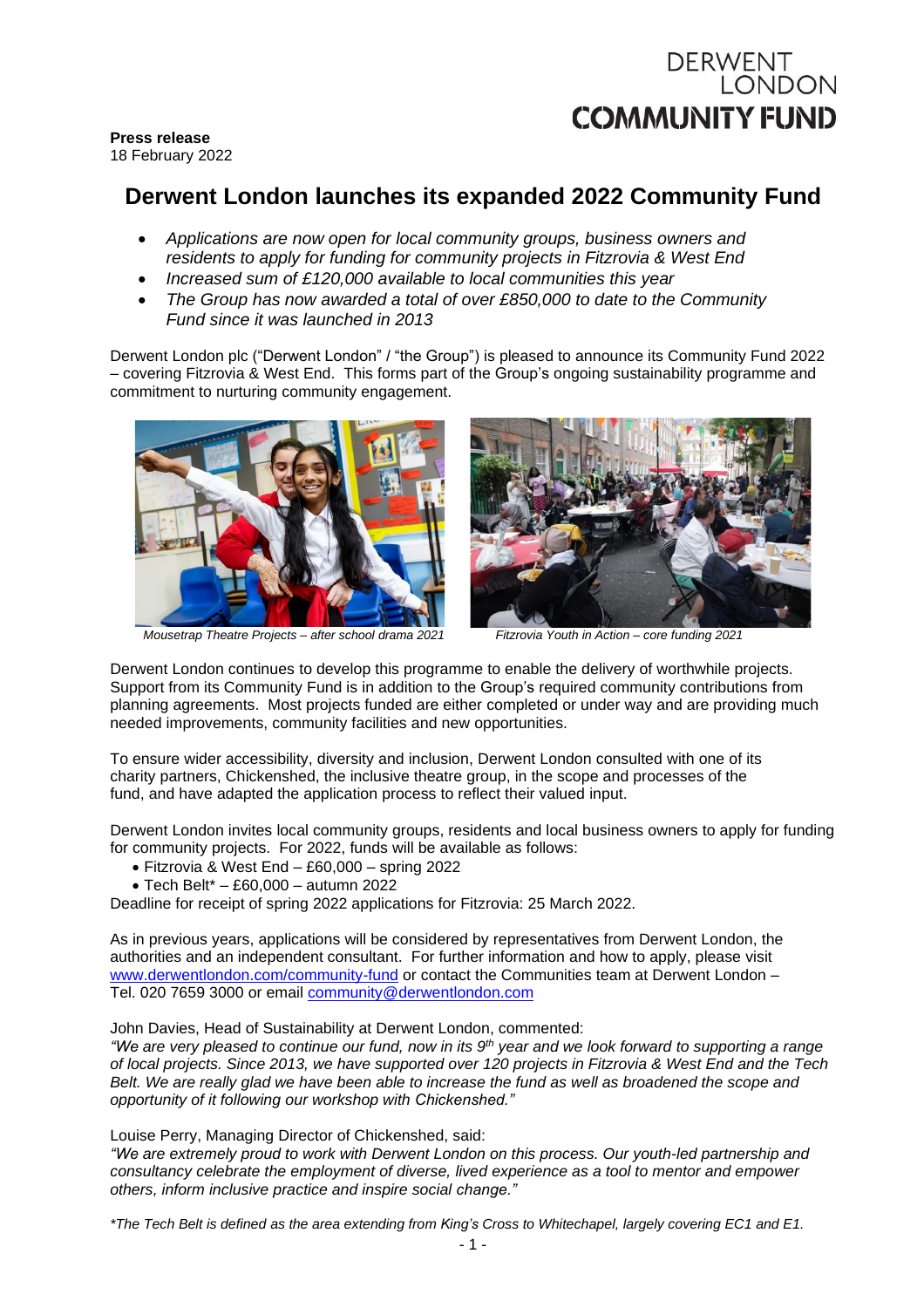#### **For further information, please contact:**

| Derwent London     | John Davies, Head of Sustainability     |
|--------------------|-----------------------------------------|
| Tel: 020 7659 3000 | Helen Joscelyne, Sustainability Manager |

Brunswick Group Emily Trapnell Tel: 020 7404 5959

#### **Notes to editors Derwent London**

Derwent London plc owns 81 buildings in a commercial real estate portfolio predominantly in central London valued at £5.4 billion as at 30 June 2021, making it the largest London-focused real estate investment trust (REIT). Our experienced team has a long track record of creating value throughout the property cycle by regenerating our buildings via development or refurbishment, effective asset management and capital recycling.

We typically acquire central London properties off-market with low capital values and modest rents in improving locations, most of which are either in the West End or the Tech Belt. We capitalise on the unique qualities of each of our properties – taking a fresh approach to the regeneration of every building with a focus on anticipating tenant requirements and an emphasis on design. Reflecting and supporting our longterm success, the business has a strong balance sheet with modest leverage, a robust income stream and flexible financing.

As part of our commitment to lead the industry in mitigating climate change, Derwent London has committed to becoming a net zero carbon business by 2030, publishing its pathway to achieving this goal in July 2020. In 2019 the Group became the first UK REIT to sign a Revolving Credit Facility with a 'green' tranche. At the same time, we also launched our Green Finance Framework and signed the Better Buildings Partnership's climate change commitment. The Group is a member of the 'RE100' which recognises Derwent London as an influential company, committed to 100% renewable power by purchasing renewable energy, a key step in becoming a net zero carbon business. Derwent London is one of only a few property companies worldwide to have science-based carbon targets validated by the Science Based Targets initiative (SBTi).

Landmark schemes in our 5.4 million sq ft portfolio include 80 Charlotte Street W1, Brunel Building W2, White Collar Factory EC1, Angel Building EC1, 1-2 Stephen Street W1, Horseferry House SW1 and Tea Building E1.

In January 2022 we were proud to announce that we had achieved the National Equality Standard – the UK's highest benchmark for equality, diversity and inclusion. In October 2021 Derwent London won EG's UK Company of the Year award and in January 2021 came top of the Property Sector and 10th position overall in Management Today's Britain's Most Admired Companies awards 2020. In 2020 the Group won several awards for Brunel Building with the most prominent being the BCO Best Commercial Workplace award. In 2013 the Company launched a voluntary Community Fund and has to date supported well over 100 community projects in the West End and the Tech Belt.

For further information see [www.derwentlondon.com](http://www.derwentlondon.com/) or follow us on Twitter at @derwentlondon

## **Background to the Derwent London Community Fund**

Derwent London's Community Fund forms part of the Group's on-going sustainability programme and commitment to developing community engagement. Creating Value in the Community is a key priority and, to deliver on this principle, the Group has evolved a voluntary Community Fund to support local projects in the key areas in which it operates. Funds are designed to support projects with a focus on community events, environmental improvements, health & well-being activities, music & culture and ongoing help for disadvantaged/isolated groups. Starting with Fitzrovia in 2013, the Group offered a £250,000 Community Fund and supported 17 local projects from 2013 – 2015. Notable projects have included resurfacing a multi-use games area, music workshops for people with mental health problems, art project for homeless people and lunch club for the elderly.

In 2016, Derwent London announced an extension to the fund of £300,000 to be shared equally in Fitzrovia and in the Tech Belt, to be spread over three years and a further £300,000 commitment was made to continue the Fund from January 2019 for three years, with the Fitzrovia scope being widened to include the West End.

For a list of past recipients of the Derwent London Community Fund, please visit our website: [www.derwentlondon.com/community-fund](http://www.derwentlondon.com/news/article/community-fund)